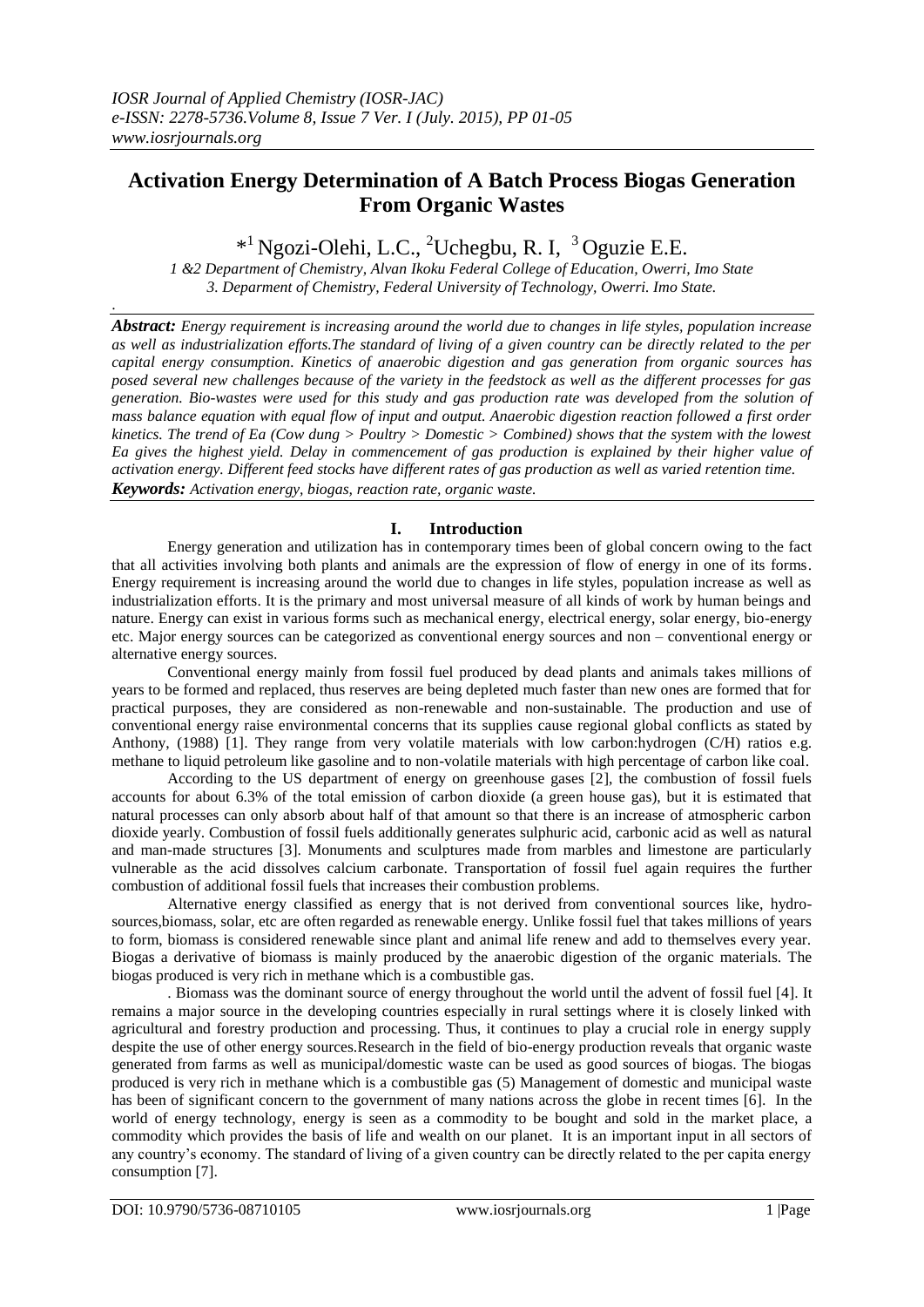### **Statement of problem**

In today's energy demanding lifestyle, it is clear that there is a gap both now and in the future between energy needs for economic development and the ability of both the traditional and the conventional modern energy sectors to meet up with this need [8].In Nigeria for instance, poor energy supply has greatly after the nation's economy. There has been a lot of documentation on the wealth of Nigeria's natural resources [9], however, the benefits of the contribution of renewable energy are very negligible and worst still a greater percentage of the Nigerian populace are ignorant of the benefits. Many developed and developing countries are focusing on new technologies for sourcing fuel from sustainable means especially from the agricultural sector and municipal waste to help mitigate the growing dependence on imported oil and gas. In Nigeria [10] as well, efforts are now made to initiate the development of renewable energy technology such as will focus on biogas generation and utilization. Though the technology of bio-energy production is understudied, it has the potential to deliver a number of benefits including the reduction of greenhouse gas emissions, improved air quality and increased energy security.While several outstanding works have been done to ascertain the viability of sourcing biogas from biodegradable wastes in various parts of the world, the kinetics of anaerobic digestion and gas generation has posed several new challenges because of the variety in the feedstock as well as the different processes for gas generation.

## **Aim of the Study**

This study therefore sets out to determine the activation energy and order of the rate of the biogas generation in, hydraulic retention time as it affectsgas production per g of raw material will be studied. Each waste material was anaerobically digested and observations made under experimental conditions to determine order of rate of gas production.

## **II. Materials And Methods**

The biomaterials that were used as samples for this study include, (i) Cow dung, (ii) Poultry droppings, (iii) Domestic waste (iv) Combination of (i), (ii) and (iii). All were sourced from Owerri Municipal Council of Imo State, Nigeria. 50g each of the prepared samples were mixed with 150cm<sup>3</sup> and then fed into the anaerobic digester in a batch process whereby the feedstock was ingested into the digester (reactor) at the beginning of the digestion as well as gas production period and sealed for the complete retention time, after which it was opened and the effluent discharged before another batch was fed into the digester. The co-digestate for the combined waste is in the ratio of  $\frac{1}{2}$ :  $\frac{1}{2}$ : 1 for cow dung, poultry dropping and domestic waste respectively.

Gas production rate was developed from the solution of mass balance equation with equal flow of input and output.

$$
V_r = \frac{S_{\text{max}}Y}{M} - Z
$$
<sub>(1)</sub>

where; Vr = biogas production rate, Smax = maximum substrate utilization rate, Y = mass of effluent, M = mass of substrate input,  $Z =$  microorganism decay rate. By the first-order kinetics model in 2;

$$
-\frac{dM}{dt} = \frac{Y(1+Z\phi)}{S_{\text{max}}\phi}
$$

the biogas production rate was related with the hydraulic retention time since this study was undertaken through a batch process [11]. Beyond the tendency to attribute the rate of gas production on hydraulic retention time, other factors play significant role in anaerobic microbial conversion process.

### **III. Results**

From the volume of gas produced after every 24h, it was observed that the anaerobic digestion reaction followed a first order kinetics as closely related values were obtained for the rate constants, k, using the first order integrated rate equation;

$$
k_1 = \frac{2.303}{t} \log \frac{a}{a - x} \tag{3}
$$

where  $t = \text{time (days)}$ ,  $a = \text{vol. of gas produced from the first day of gas production and  $a - x = \text{vol. of } a$$ gas produced at any other stated time.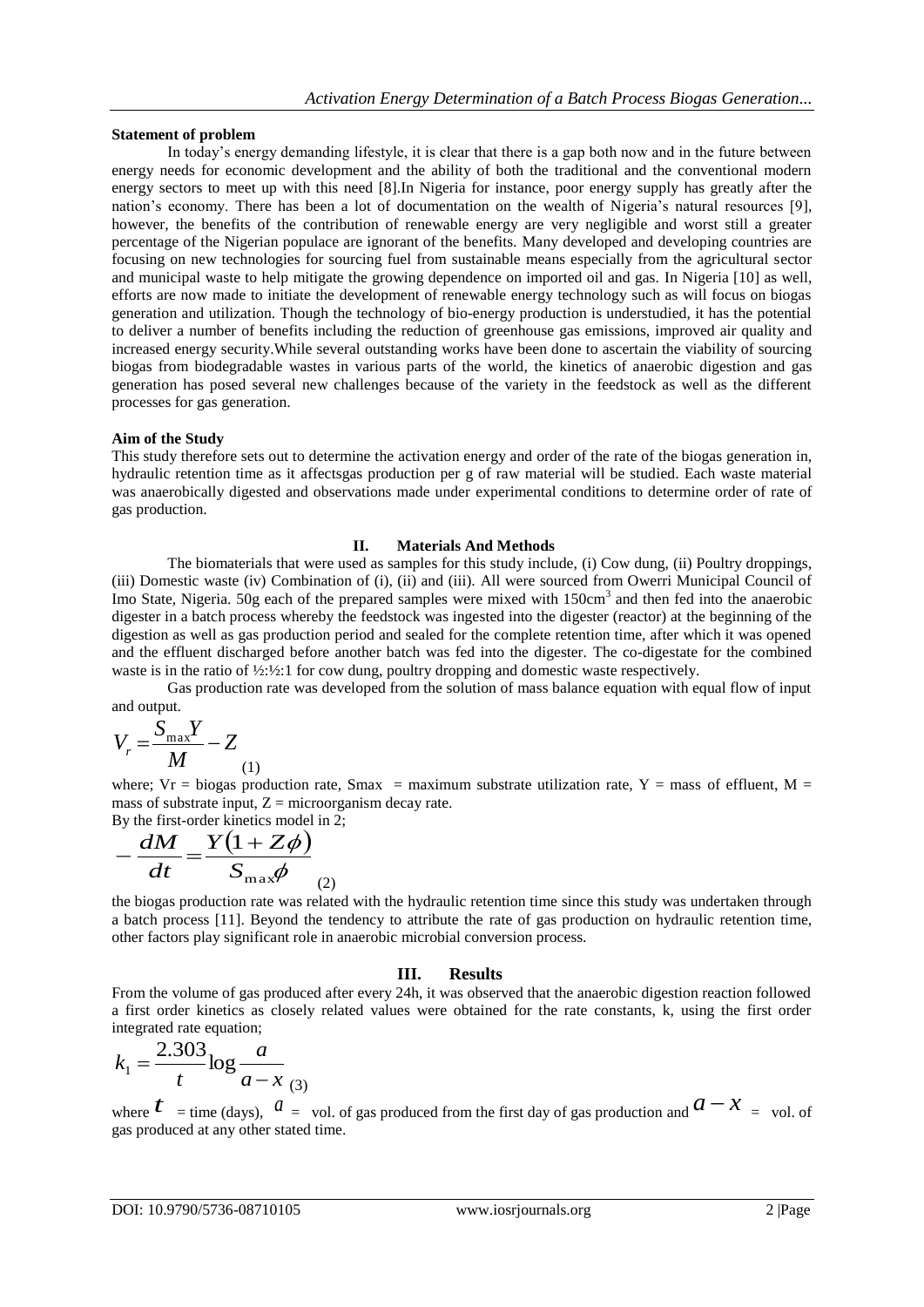Using the data obtained for cow dung at  $40^{\circ}$ C at the pH range of 6.5-7.2 (fig 1); the obtained rate constants, k, were; - 0.121, -0.125, -0.127 and-0.136 for 5, 10, 15 and 20 days respectively (Fig. 2). The rate constants for the combined waste system were -0.105, -0.087, -0.068 and -0.054 for 5, 10, 15, and 20 days respectively (Fig. 3).It is also assumed that poultry droppings and domestic waste followed first order rate kinetics.



**FIG 1 Daily gas yield of the various wastes at 40<sup>o</sup>C**



**Fig 2: Rate constants for cow dung at 40<sup>o</sup>C**



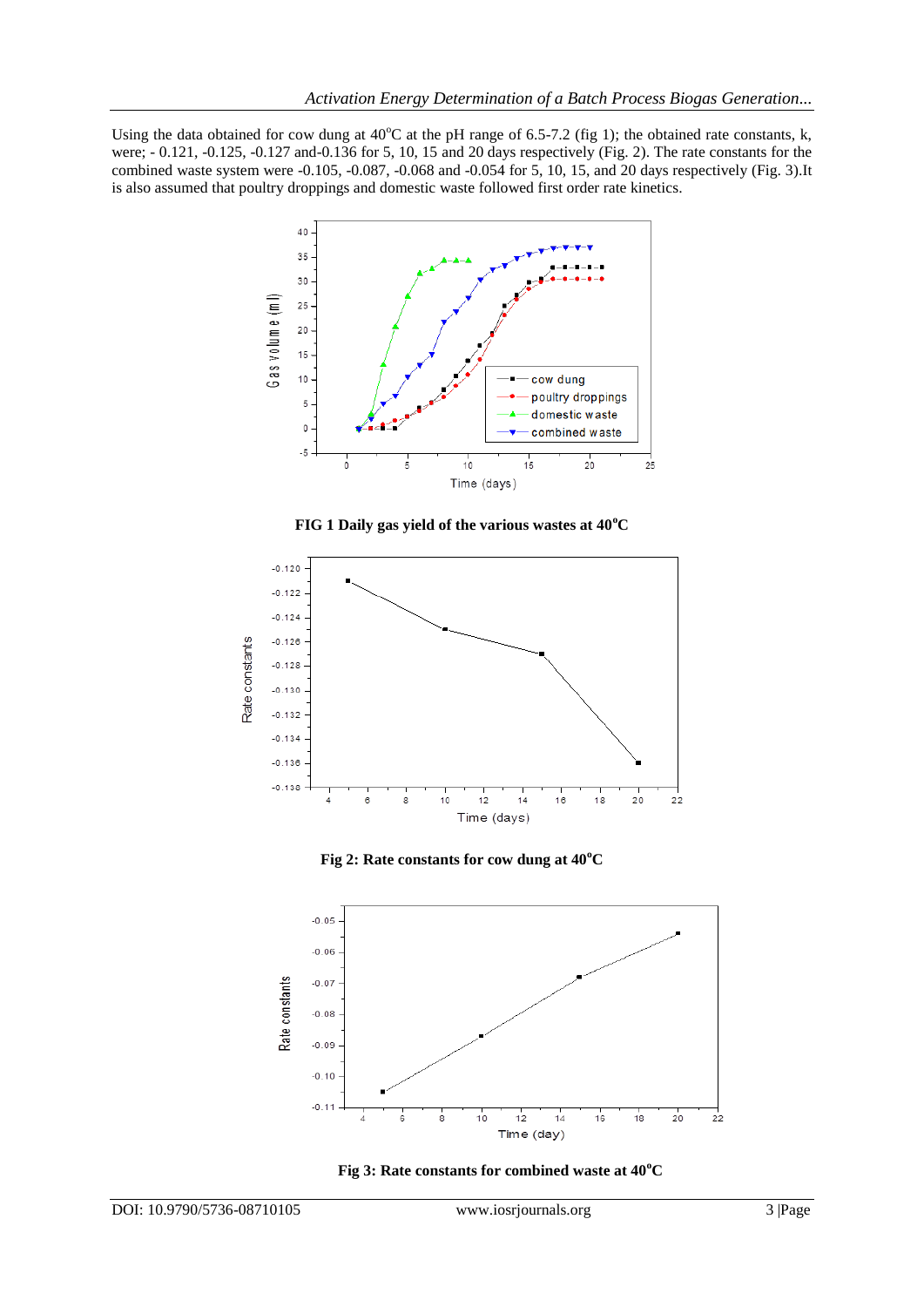The activation energy for gas generation from each was evaluated using the Arrhenius equation [4];

$$
\ln k = -\frac{E_a}{RT} + \ln A_{(4)}
$$

The calculated values of the activation energies obtained from the lnk vs. 1/T plots

#### **Table 1: Activation energies for the various wastes.**

Waste materials Activation energies (Ea) kJmol-1 Cow dung 37.82 Poultry droppings37.23 Domestic waste 30.08 Combined waste 26.60

The trend of Ea (Cow dung > Poultry > Domestic > Combined) corroborates our earlier findings with respect to gas yield from the different waste materials. The system with the lowest Ea gives the highest yield. The delay in commencement of gas production as observed in poultry droppings and cow dung is explained by their higher value of activation energy which must be attained to cause biogas production.

Using the calculated activation energies obtained the enthalpy of activation, (∆H\*) and entropy of activation (∆S\*) were calculated using the relation;

$$
\ln\frac{k}{T} = -\left(\frac{\Delta H^*}{RT}\right) + \ln\left(\frac{R}{N_A h}\right) + \left(\frac{\Delta S^*}{R}\right)_{(5)}
$$

where  $k$  = rate of gas production, N<sub>A</sub> = Avogadro's number, h = Planck's constant, R = gas constant and T = temperature (K).

From the plots of ln k/T vs 1/T, lines with slope and intercepts as *R*  $\Delta H^*$ and  $-\left(-\frac{\Delta}{2}\right)$  $\bigg)$  $\overline{\phantom{0}}$  $\left(\right)$  $\overline{\mathcal{L}}$  $\overline{(\ }$  $\overline{N_A h}$ *R A*  $\ln\left(\frac{R}{N}\right) + \left(\frac{\Delta S^*}{R}\right)$ respectively were obtained.



**Fig 4: Arrhenius plots for (a) poultry droppings (b) cow dung ( c) domestic waste and (d) combined waste** From the slope and intercept, ∆H\* and ∆S\* were calculated for the various wastes and given in the table below.

 $\overline{\phantom{a}}$  $\bigg)$  $\overline{\phantom{0}}$ 

*R S*

 $\left(\right)$  $\overline{\mathcal{L}}$